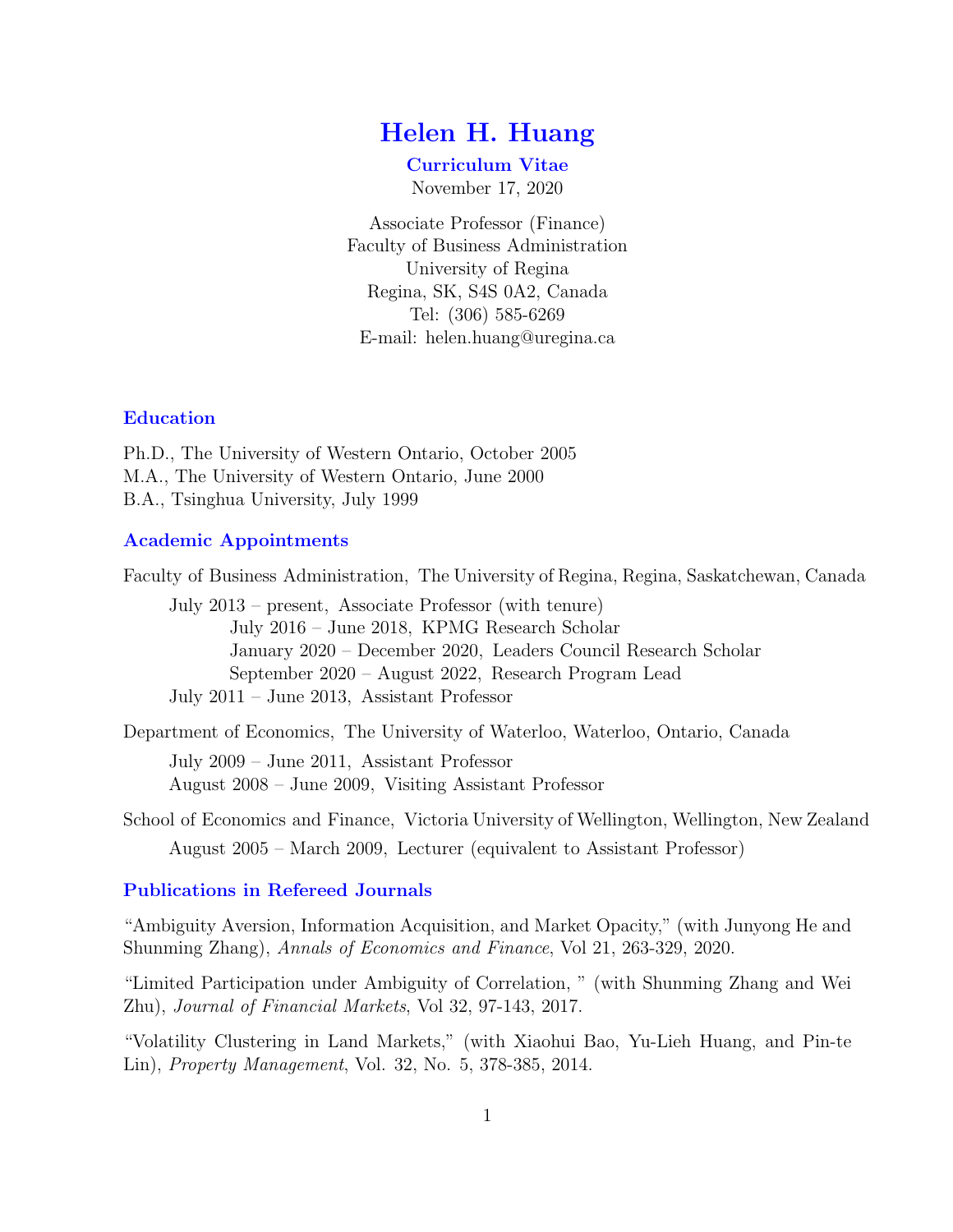"The Fundamental Theorem of Asset Pricing with either Frictionless or Frictional Security Markets," (with Shunming Zhang), *Journal of Mathematical Finance*, Vol. 4, 123-134, 2014.

"Multiple Nash Equilibria in Tariff Games," (with John Whalley and Shunming Zhang), Applied Economics Letters, Vol. 20, No. 4, 332-342, 2013.

"Information Disclosure with Leakages," (with Philippe Gregoire), Economic Modelling, Vol. 29, No. 5, 2005-2010, 2012.

"A Trade Model with An Optimal Exchange Rate Motivated by Current Discussion of A Chinese Renminbi Float," (with Yiming Wang, John Whalley and Shunming Zhang), Modern Economy, Vol. 3, No. 5, 526-533, 2012.

"The Form of Money Demand Function and the Welfare Costs of Inflation," (with John Whalley), Applied Economics, Vol. 44, No. 9, 1091-1092, 2012.

"The Distorted Theory of Rank-Dependent Expected Utility," (with Shunming Zhang),  $An$ nals of Economics and Finance, Vol. 12, No. 2, 233-263, November 2011.

"Counter-Cyclic Substitution Between Trade Credit and Bank Credit," (with Xiaojun Shi and Shunming Zhang), Journal of Banking and Finance, Vol. 35, No. 8, 1859-1878, August 2011.

"Exploring Policy Options in Joint Intertemporal-Spatial Trade Models Using an Incomplete Markets Approach," (with John Whalley and Shunming Zhang), *Economic Theory*, Vol. 41, No.1, 131-145, October 2009. Reprinted in Global General Equilibrium Modelling (Edited by John Whalley), 2011

"Infrastructure, Commodity Spectra, and Trade Transitions in Economic Development," (with Roger Bowden), Global Economy Journal, Vol. 9, No. 2, Article 3, 2009.

"Baumol-Tobin and the Welfare Costs of National Security Border Delays," (with John Whalley), Economics Letters, Vol. 99, No. 2, 290-292, May 2008.

"Risk Aversion, Mandatory Disclosure and the Concealment of Information," Economics Letters, Vol. 99, No. 1, 2-9, April 2008. (There is a [publisher's note](http://www.sciencedirect.com/science?_ob=ArticleURL&_udi=B6V84-4RFKKG6-1&_user=1067412&_coverDate=04%2F30%2F2008&_rdoc=2&_fmt=high&_orig=browse&_origin=browse&_zone=rslt_list_item&_srch=doc-info%28%23toc%235860%232008%23999009998%23684024%23FLA%23display%23Volume%29&_cdi=5860&_sort=d&_docanchor=&view=c&_ct=56&_acct=C000051246&_version=1&_urlVersion=0&_userid=1067412&md5=b98fefc8388291e0482aa1950f207a1d&searchtype=a) for this article.)

"Informed Trading, Noise Trading and the Cost of Equity," (with Philippe Gregoire), International Review of Economics and Finance, Vol. 17, No. 1, 13-32, 2008.

"Asset Pricing under Progressive Taxes and Existence of General Equilibrium," Journal of Global Optimization, Vol. 31, No. 3, 471-491, March 2005.

# Working Papers

Available upon request